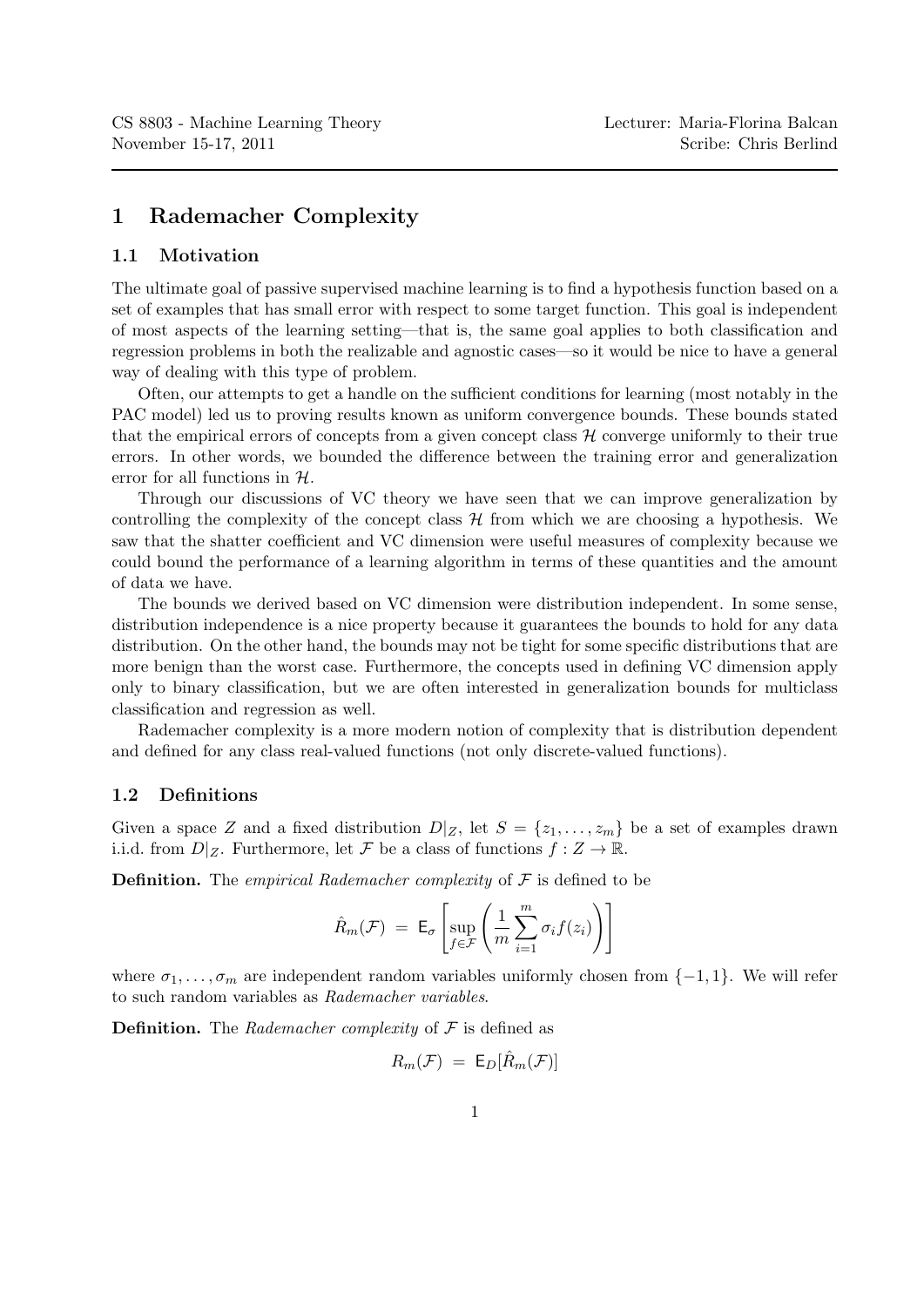Intuitively, the supremum measures, for a given set S and Rademacher vector  $\sigma$ , the maximum correlation between  $f(z_i)$  and  $\sigma_i$  over all  $f \in \mathcal{F}$ . Taking the expectation over  $\sigma$ , we can then say that the empirical Rademacher complexity of  $\mathcal F$  measures the ability of functions from  $\mathcal F$  (when applied to a fixed set S) to fit random noise. The Rademacher complexity of  $\mathcal F$  then measures the expected noise-fitting-ability of F over all data sets  $S \in \mathbb{Z}^m$  that could be drawn according to the distribution  $D|_Z$ .

We note that Rademacher complexity can be defined even more generally on sets  $A \subseteq \mathbb{R}^m$  by making the supremum over  $a \in A$  (instead of  $f \in \mathcal{F}$ ) and replacing each  $f(z_i)$  with  $a_i$ . Taking  $A = \mathcal{F}(S) = \{f(z) | f \in \mathcal{F}, z \in S\}$  recovers the definition above. It will sometimes be convenient to use the more general definition.

#### 1.3 A General Sample Complexity Result

#### 1.3.1 A useful tail inequality

In deriving generalization bounds using Rademacher complexity, we will make use of the following concentration bound. The bound, also known as the bounded differences inequality, can be very useful in other applications as well.

**Theorem 1** (McDiarmid Inequality). Let  $x_1, \ldots, x_n$  be independent random variables taking on values in a set A and let  $c_1, \ldots, c_n$  be positive real constants. If  $\varphi : A^n \to \mathbb{R}$  satisfies

$$
\sup_{x_1,\ldots,x_n,x'_i\in A} |\varphi(x_1,\ldots,x_i,\ldots,x_n)-\varphi(x_1,\ldots,x'_i,\ldots,x_n)|\leq c_i,
$$

for  $1 \leq i \leq n$ , then

$$
\Pr[\varphi(x_1,\ldots,x_n)-\mathsf{E}[\varphi(x_1,\ldots,x_n)] \geq \epsilon] \leq e^{-2\epsilon^2/\sum_{i=1}^n c_i^2}.
$$

#### 1.3.2 Rademacher-based uniform convergence

We now show a uniform convergence result for any class of (bounded) real-valued functions. We bound the expectation of each function in terms of the empirical average of the function, the Rademacher complexity of the class, and an error term depending on the confidence parameter and sample size. We denote the empirical average over a sample S as  $\hat{\mathsf{E}}_S[f(z)] = \frac{1}{|S|} \sum_{z \in S} f(z)$ .

**Theorem 2.** Fix distribution  $D|Z$  and parameter  $\delta \in (0,1)$ . If  $\mathcal{F} \subseteq \{f : Z \to [a,a+1]\}$  and  $S = \{z_1, \ldots, z_n\}$  is drawn i.i.d. from  $D|_Z$  then with probability  $\geq 1-\delta$  over the draw of S, for every function  $f \in \mathcal{F}$ ,

$$
\mathsf{E}_{D}[f(z)] \leq \hat{\mathsf{E}}_{S}[f(z)] + 2R_m(\mathcal{F}) + \sqrt{\frac{\ln\left(1/\delta\right)}{m}}.\tag{1}
$$

In addition, with probability  $\geq 1-\delta$ , for every function  $f \in \mathcal{F}$ ,

$$
\mathsf{E}_{D}[f(z)] \leq \hat{\mathsf{E}}_{S}[f(z)] + 2\hat{R}_{m}(\mathcal{F}) + 3\sqrt{\frac{\ln(2/\delta)}{m}}.\tag{2}
$$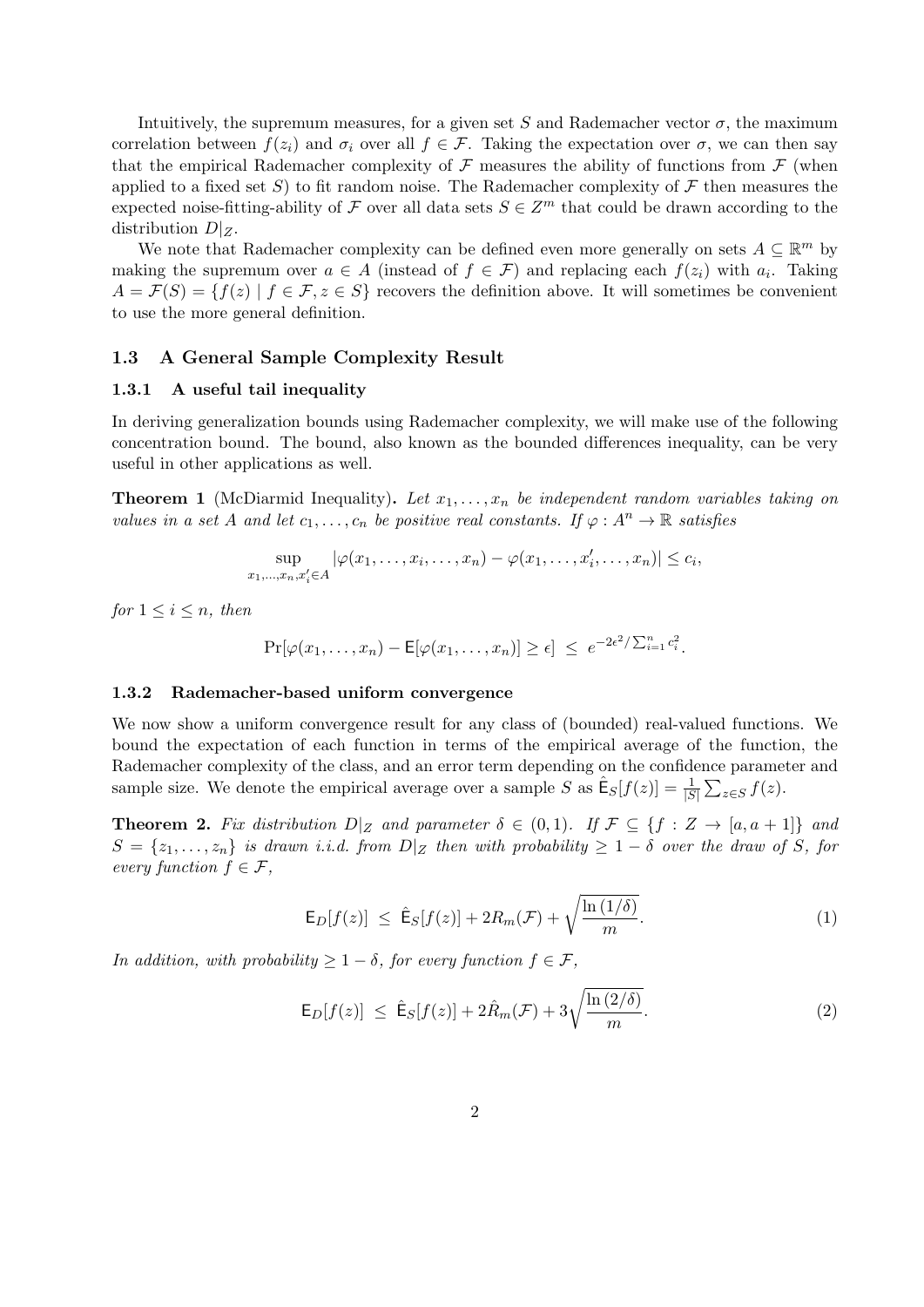*Proof.* For a fixed function  $f$ , the definition of supremum leads us directly to

$$
\mathsf{E}_{D}[f(z)] \ \leq \ \hat{\mathsf{E}}_{S}[f(z)] + \sup_{h \in \mathcal{F}} \Big( \mathsf{E}_{D}[h(z)] - \hat{\mathsf{E}}_{S}[h(z)] \Big)
$$

which is already in a form similar to the statement we wish to prove. The supremum term is a random variable that depends on the draw of S. Denoting

$$
\varphi(S) = \sup_{h \in \mathcal{F}} \left( \mathsf{E}_D[h(z)] - \hat{\mathsf{E}}_S[h(z)] \right),\tag{3}
$$

we would like to bound  $\varphi$  with high probability in terms of its expectation, and we will do this by using the McDiarmid Inequality. Later, we will bound its expectation in terms of the Rademacher complexity of  $F$ , and this will complete the proof.

In order to satisfy the conditions of Theorem 1, we need the following lemma.

**Lemma 1.** The function  $\varphi$  defined in (3) satisfies

$$
\sup_{z_1,\ldots,z_n,z'_i\in Z} |\varphi(z_1,\ldots,z_i,\ldots,z_n)-\varphi(z_1,\ldots,z'_i,\ldots,z_n)| \leq \frac{1}{m}
$$

A formal proof of this lemma is left to the appendix. An intuitive justification follows from the fact that the image of every function  $h \in \mathcal{F}$  is a subset of  $[a, a + 1]$ , so the maximum change in the value of  $h(z)$  is 1. This change is occurring within an empirical average, so its effect on the value of  $\varphi(S)$  is scaled down by a factor of  $1/m$ .

Now that we have determined that  $\varphi$  satisfies the proper conditions, we can apply the McDiarmid Inequality to find

$$
\Pr[\varphi(S) - \mathsf{E}[\varphi(S)] \ge t] \le e^{-t^2/\sum_{i=1}^m \frac{1}{m^2}} = e^{-t^2 m}.
$$

Setting the above probability to be less than  $\delta$  and solving for t, we find that this probability is less than  $\delta$  if and only if  $t \geq \sqrt{\frac{\ln(1/\delta)}{m}}$  $\frac{1}{m}$ . Since

$$
\Pr[\varphi(S) \le \mathsf{E}[\varphi(S)] + t] = 1 - \Pr[\varphi(S) - \mathsf{E}[\varphi(S)] \ge t],
$$

we have determined that with probability at least  $1 - \delta$ ,

$$
\mathsf{E}_D[f(z)] \leq \hat{\mathsf{E}}_S[f(z)] + \mathsf{E}_S \left[ \sup_{h \in \mathcal{F}} \left( \mathsf{E}_D[h(z)] - \hat{\mathsf{E}}_S[h(z)] \right) \right] + \sqrt{\frac{\ln(1/\delta)}{m}}.
$$
 (4)

The final step is to bound the expectation of  $\varphi(S)$  in terms of the Rademacher complexity of F. In order to do this, we introduce a "ghost sample"  $\tilde{S} = \{\tilde{z}_1, \ldots, \tilde{z}_m\}$  independently drawn identically to S. Since  $\mathsf{E}_{\tilde{S}}[\hat{\mathsf{E}}_{\tilde{S}}[h(z)] | S] = \mathsf{E}_{D}[h(z)]$  and  $\mathsf{E}_{\tilde{S}}[\hat{\mathsf{E}}_{S}[h(z)] | S] = \hat{\mathsf{E}}_{S}[h(z)]$  we can rewrite the expectation

$$
\mathsf{E}_{S}\left[\sup_{h\in\mathcal{F}}\left(\mathsf{E}_{D}[h(z)]-\hat{\mathsf{E}}_{S}[h(z)]\right)\right] = \mathsf{E}_{S}\left[\sup_{h\in\mathcal{F}}\mathsf{E}_{\tilde{S}}\left[\hat{\mathsf{E}}_{\tilde{S}}[h(z)]-\hat{\mathsf{E}}_{S}[h(z)]\mid S\right]\right]
$$

$$
= \mathsf{E}_{S}\left[\sup_{h\in\mathcal{F}}\mathsf{E}_{\tilde{S}}\left[\frac{1}{m}\sum_{i=1}^{m}h(\tilde{z}_{i})-\frac{1}{m}\sum_{i=1}^{m}h(z_{i})\mid S\right]\right]
$$

$$
= \mathsf{E}_{S}\left[\sup_{h\in\mathcal{F}}\mathsf{E}_{\tilde{S}}\left[\frac{1}{m}\sum_{i=1}^{m}\left(h(\tilde{z}_{i})-h(z_{i})\right)\mid S\right]\right]
$$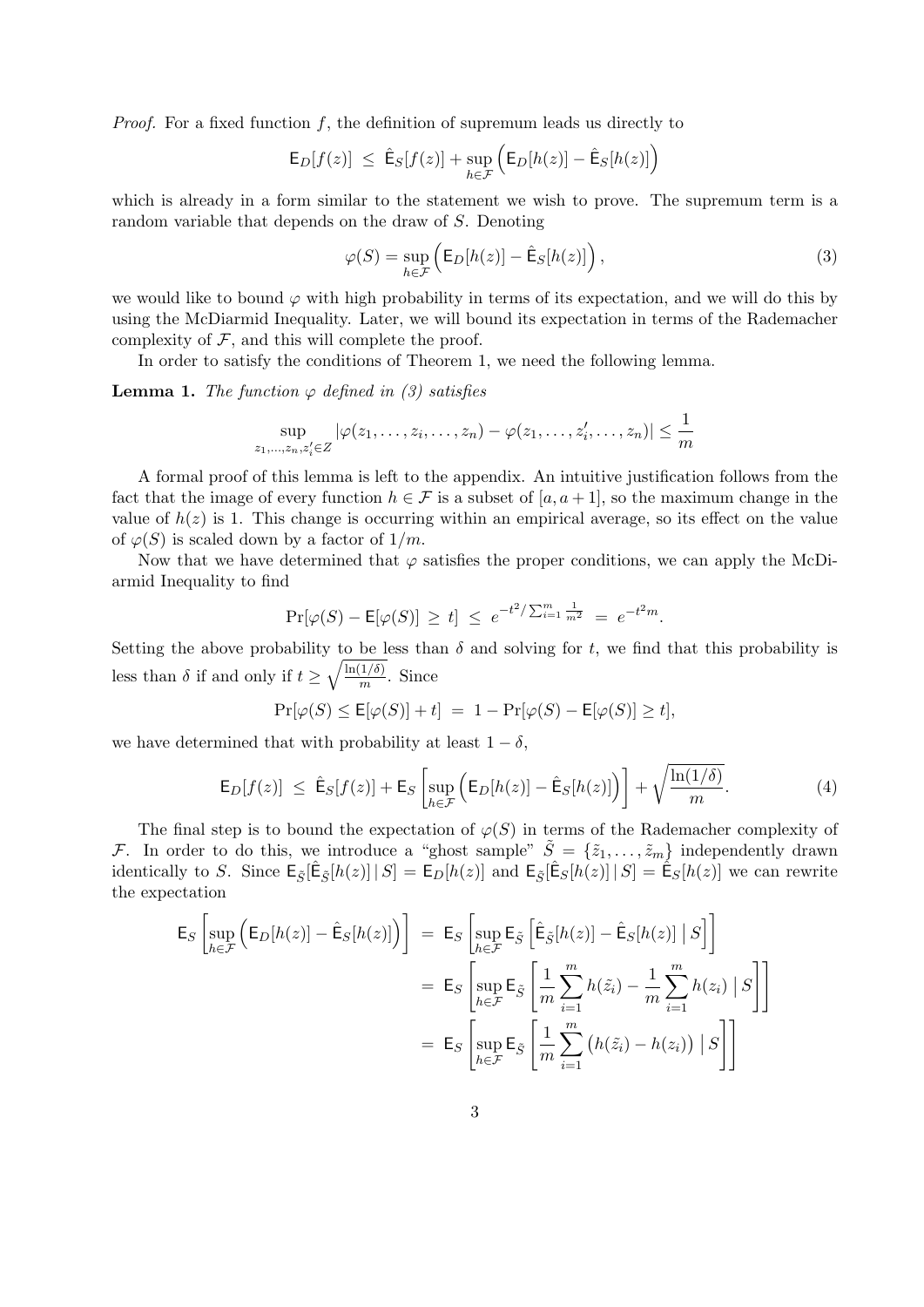Since sup is a convex function, we can apply Jensen's Inequality to move the sup inside the expectation:

$$
\mathsf{E}_{S}\left[\sup_{h\in\mathcal{F}}\mathsf{E}_{\tilde{S}}\left[\frac{1}{m}\sum_{i=1}^{m}\left(h(\tilde{z}_{i})-h(z_{i})\right)\big|S\right]\right] \leq \mathsf{E}_{S,\tilde{S}}\left[\sup_{h\in\mathcal{F}}\frac{1}{m}\sum_{i=1}^{m}\left(h(\tilde{z}_{i})-h(z_{i})\right)\right]
$$

Multiplying each term in the summation by a Rademacher variable  $\sigma_i$  will not change the expectation since  $\mathsf{E}[\sigma_i] = 0$ . Furthermore, negating a Rademacher variable does not change its distribution. Combining these two facts,

$$
\mathsf{E}_{S,\tilde{S}}\left[\sup_{h\in\mathcal{F}}\frac{1}{m}\sum_{i=1}^{m}\left(h(\tilde{z}_{i})-h(z_{i})\right)\right] = \mathsf{E}_{\sigma,S,\tilde{S}}\left[\sup_{h\in\mathcal{F}}\frac{1}{m}\sum_{i=1}^{m}\sigma_{i}\left(h(\tilde{z}_{i})-h(z_{i})\right)\right]
$$
\n
$$
\leq \mathsf{E}_{\sigma,S,\tilde{S}}\left[\sup_{h\in\mathcal{F}}\left(\frac{1}{m}\sum_{i=1}^{m}\sigma_{i}h(z_{i})\right)+\sup_{h\in\mathcal{F}}\left(\frac{1}{m}\sum_{i=1}^{m}-\sigma_{i}h(\tilde{z}_{i})\right)\right]
$$
\n
$$
= \mathsf{E}_{\sigma,S}\left[\sup_{h\in\mathcal{F}}\frac{1}{m}\sum_{i=1}^{m}\sigma_{i}h(z_{i})\right] + \mathsf{E}_{\sigma,\tilde{S}}\left[\sup_{h\in\mathcal{F}}\frac{1}{m}\sum_{i=1}^{m}\sigma_{i}h(\tilde{z}_{i})\right]
$$
\n
$$
= 2R_{m}(\mathcal{F})
$$

Substituting this bound into (4) gives us exactly the desired result (1).

To obtain (2), we only need to notice that  $\hat{R}_m(\mathcal{F})$  satisfies the precondition for McDiarmid's Inequality with constant  $\frac{1}{m}$ . A second application of McDiarmid's Inequality (now using confidence  $\delta/2$  for each) bounds  $R_m(\mathcal{F})$  in terms of its expectation  $R_m(\mathcal{F})$  and completes the proof.  $\Box$ 

#### 1.3.3 Connection to loss functions and error

**Example 1.** Let  $X = \mathbb{R}^d$ ,  $Y = \{-1, 1\}$ , and  $Z = X \times Y$ . For a concept class  $\mathcal{H} \subseteq \{h : X \to Y\}$  we can let  $L(\mathcal{H}) = \{\ell_h | h \in \mathcal{H}\}\$  where  $\ell_h : Z \to \mathbb{R}$  is a loss funtion corresponding to the classifier h. This allows us to use Theorem 2 to obtain bounds on the misclassification rate of any hypothesis from H. In particular, if we let H be the class of linear separators and  $L(\mathcal{H})$  be the corresponding class of 0-1 loss functions, i.e.  $\ell_h(z) = \ell_h(x, y) = \mathbb{1}_{h(x) \neq y} = \frac{1-yh(x)}{2}$  $\frac{f(n(x))}{2}$  for each  $h \in H$ , then

$$
\mathsf{E}_D[\ell_h(z)] = \mathsf{E}_D[\mathbbm{1}_{h(x) \neq y}] = \textsf{err}_D(h)
$$

and

$$
\hat{\mathsf{E}}_S[\ell_h(z)] = \frac{1}{m} \sum_{i=1}^m \mathbb{1}_{h(x_i) \neq y_i} = \widehat{\text{err}}_S(h).
$$

Taking  $\mathcal{F} = L(\mathcal{H})$ , Theorem 2 states that

$$
\text{err}_D(h) \ \leq \ \widehat{\text{err}}_S(h) + 2R_m(L(\mathcal{H})) + \sqrt{\frac{\ln{(1/\delta)}}{m}}
$$

which means we can bound the generalization error of a hypothesis in terms of its empirical error and the Rademacher complexity of the class of loss functions. In fact, Property 1 tells us that  $R_m(L(\mathcal{H})) = \frac{1}{2}R_m(\mathcal{H})$ , so we can ignore the loss function and write

$$
\text{err}_D(h) \ \leq \ \widehat{\text{err}}_S(h) + R_m(\mathcal{H}) + \sqrt{\frac{\ln{(1/\delta)}}{m}}.
$$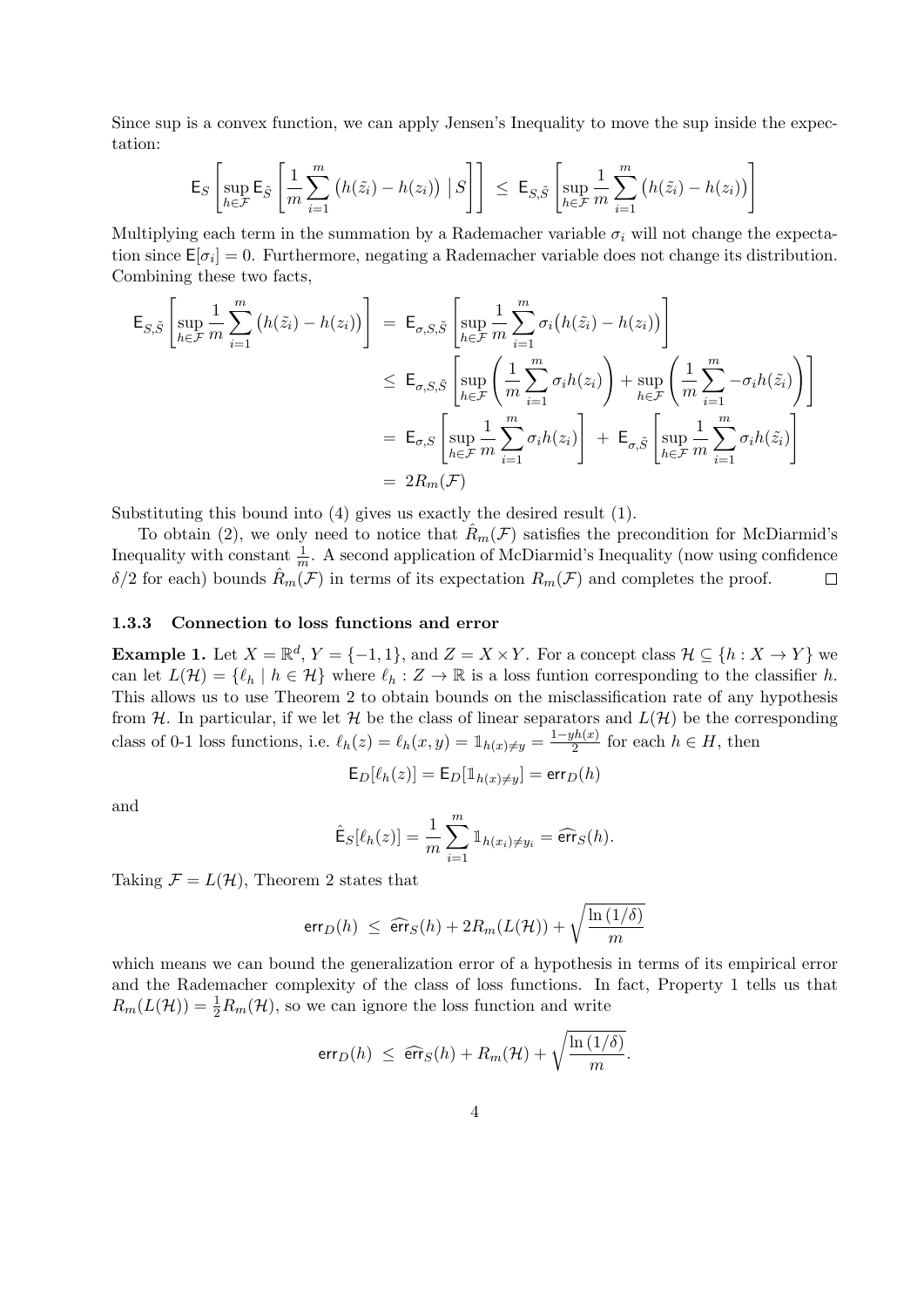#### 1.4 Recovering the VC Bound

Our next result will show how the general sample complexity result shown in the previous section can be used to recover the VC generalization bound shown earlier in the course. To do this, we will first need to prove two more facts: a basic property of Rademacher complexity regarding scalar multiplication and translation of function classes and another standard inequality known as Hoeffding's Inequality.

## 1.4.1 Preliminaries

**Property 1.** Given any function class F and constants  $a, b \in \mathbb{R}$ , denote the function class  ${g | g(x) = af(x) + b} by aF + b$ . Then

$$
\hat{R}_m(a\mathcal{F} + b) = |a|\hat{R}_m(\mathcal{F})
$$

and

$$
R_m(a\mathcal{F} + b) = |a|R_m(\mathcal{F})
$$

*Proof.* By definition, the empirical Rademacher complexity of  $aF + b$  is given by

$$
\hat{R}_{m}(a\mathcal{F}+b) = \mathsf{E}_{\sigma}\left[\sup_{g\in a\mathcal{F}+b}\left(\frac{1}{m}\sum_{i=1}^{m}\sigma_{i}g(z_{i})\right)\right]
$$
\n
$$
= \mathsf{E}_{\sigma}\left[\sup_{f\in\mathcal{F}}\left(\frac{1}{m}\sum_{i=1}^{m}\sigma_{i}(af(z_{i})+b)\right)\right]
$$
\n
$$
= \mathsf{E}_{\sigma}\left[\sup_{f\in\mathcal{F}}\left(\frac{1}{m}\sum_{i=1}^{m}\sigma_{i}af(z_{i})+\frac{1}{m}\sum_{i=1}^{m}\sigma_{i}b\right)\right]
$$
\n
$$
= |a|\mathsf{E}_{\sigma}\left[\sup_{f\in\mathcal{F}}\left(\frac{1}{m}\sum_{i=1}^{m}\sigma_{i}f(z_{i})\right)\right]
$$
\n
$$
= |a|\hat{R}_{m}(\mathcal{F})
$$

and the analogous statement for  $R_m(a\mathcal{F} + b)$  follows immediately by linearity of expectation.  $\Box$ **Theorem 3** (Hoeffding's Inequality). If X is a random variable with  $E[X] = 0$  and  $a \le X \le b$ , then for any real  $s > 0$ ,

$$
\mathsf{E}[e^{sX}] \leq e^{s^2(b-a)^2/8}
$$

*Proof.* Since  $e^{sx}$  is convex, we can write

$$
e^{sx}\leq \frac{x-a}{b-a}e^{sb}+\frac{b-x}{b-a}e^{sa}.
$$

Letting  $p = -\frac{a}{b-a}$  and  $\varphi(u) = -pu + \ln(1 - p + pe^u)$ , we have

$$
\mathsf{E}[e^{sX}] \leq \frac{b}{b-a} e^{sa} - \frac{a}{b-a} e^{sb}
$$
  
=  $(1-p)e^{-ps(b-a)} + pe^{s(b-a)}e^{-ps(b-a)}$   
=  $((1-p) + pe^{s(b-a)}) e^{-ps(b-a)}$   
=  $e^{\varphi(s(b-a))}$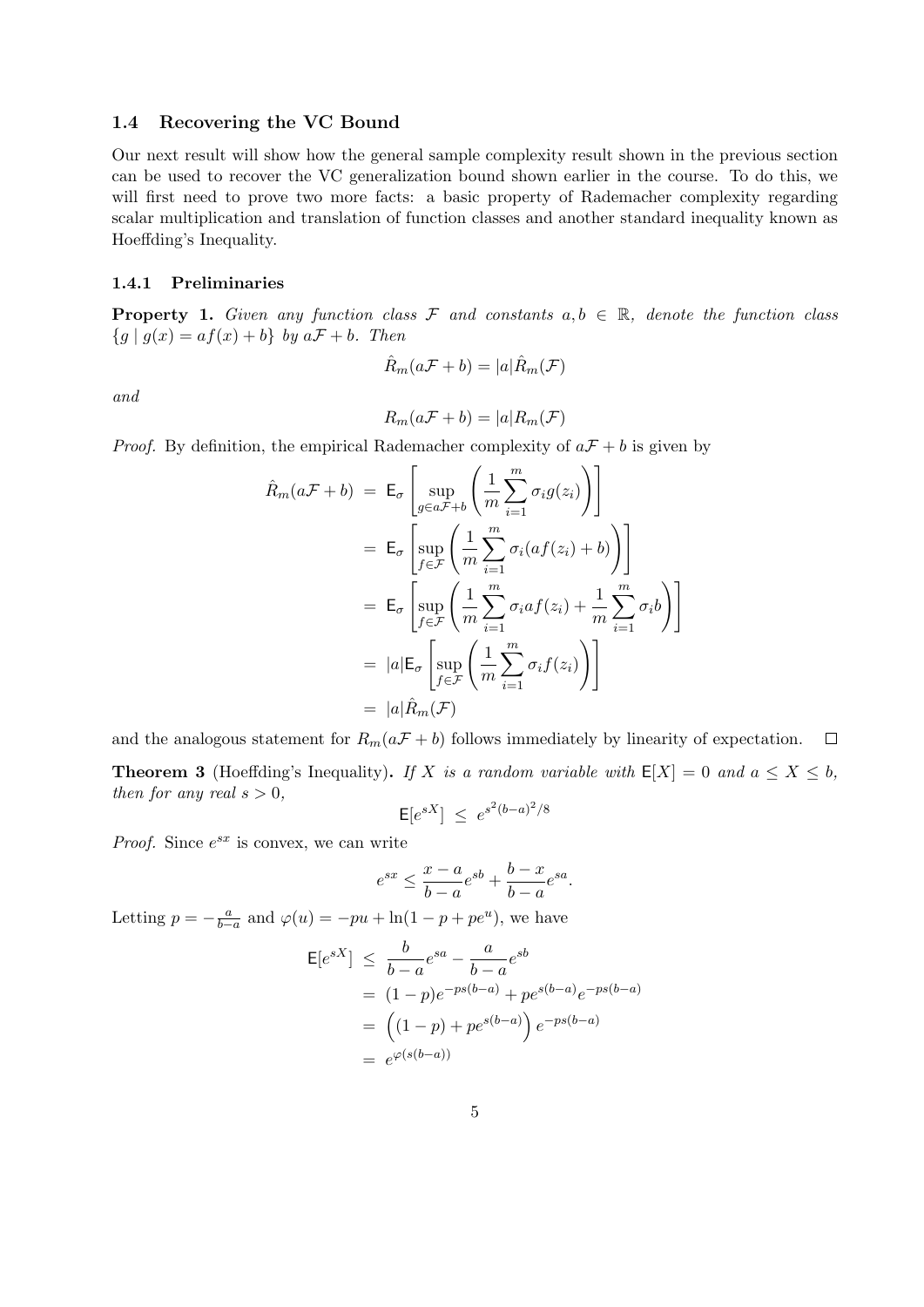To complete the proof, we only need to obtain an upper bound for  $\varphi(u)$ , which we will do using a Taylor expansion. We compute

$$
\varphi'(u) = -p + \frac{pe^u}{1 - p + pe^u} = -p + \frac{p}{p + (1 - p)e^{-u}}
$$

and

$$
\varphi''(u) = \frac{p(1-p)e^{-u}}{(p+(1-p)e^{-u})^2} \le \frac{1}{4},
$$

and then for some  $t \in [0, u]$ ,

$$
\varphi(u) = \varphi(0) + u\varphi'(0) + \frac{u^2}{2}\varphi''(t)
$$
  

$$
\leq 0 + 0 + \frac{u^2}{2}\left(\frac{1}{4}\right)
$$
  

$$
\leq \frac{u^2}{8}
$$

This gives us  $\varphi(s(b-a)) \leq \frac{s^2(b-a)^2}{8}$  $\frac{3}{8}$ , which yields the desired result.

## 1.4.2 Bounding the Rademacher complexity

Now we have the tools needed to prove the following theorem.

**Theorem 4.** For any 
$$
A \subseteq \mathbb{R}^m
$$
, let  $R = \sup_{a \in A} (\sum_{i=1}^m a_i^2)^{1/2}$ . Then  

$$
\hat{R}_m(A) = \mathsf{E}_{\sigma} \left[ \sup_{a \in A} \left( \frac{1}{m} \sum_{i=1}^m \sigma_i a_i \right) \right] \leq \frac{R\sqrt{2\ln|A|}}{m}
$$

Proof. To set up the use of Hoeffding's Inequality, we start by taking the exponential of the empirical Rademacher complexity multiplied by some positive real constant s. By Jensen's Inequality,

 $i=1$ 

$$
\exp\left(s\mathsf{E}_{\sigma}\left[\sup_{a\in A}\sum_{i=1}^{m}\sigma_{i}a_{i}\right]\right) \leq \mathsf{E}_{\sigma}\left[\exp\left(s\sup_{a\in A}\sum_{i=1}^{m}\sigma_{i}a_{i}\right)\right]
$$

$$
= \mathsf{E}_{\sigma}\left[\sup_{a\in A}\left(\exp\left(s\sum_{i=1}^{m}\sigma_{i}a_{i}\right)\right)\right]
$$

$$
\leq \sum_{a\in A}\mathsf{E}_{\sigma}\left[\exp\left(s\sum_{i=1}^{m}\sigma_{i}a_{i}\right)\right]
$$

$$
= \sum_{a\in A}\mathsf{E}_{\sigma}\left[\prod_{i=1}^{m}\exp(s\sigma_{i}a_{i})\right]
$$

$$
= \sum_{a\in A}\prod_{i=1}^{m}\mathsf{E}_{\sigma}[\exp(s\sigma_{i}a_{i})]
$$

 $\Box$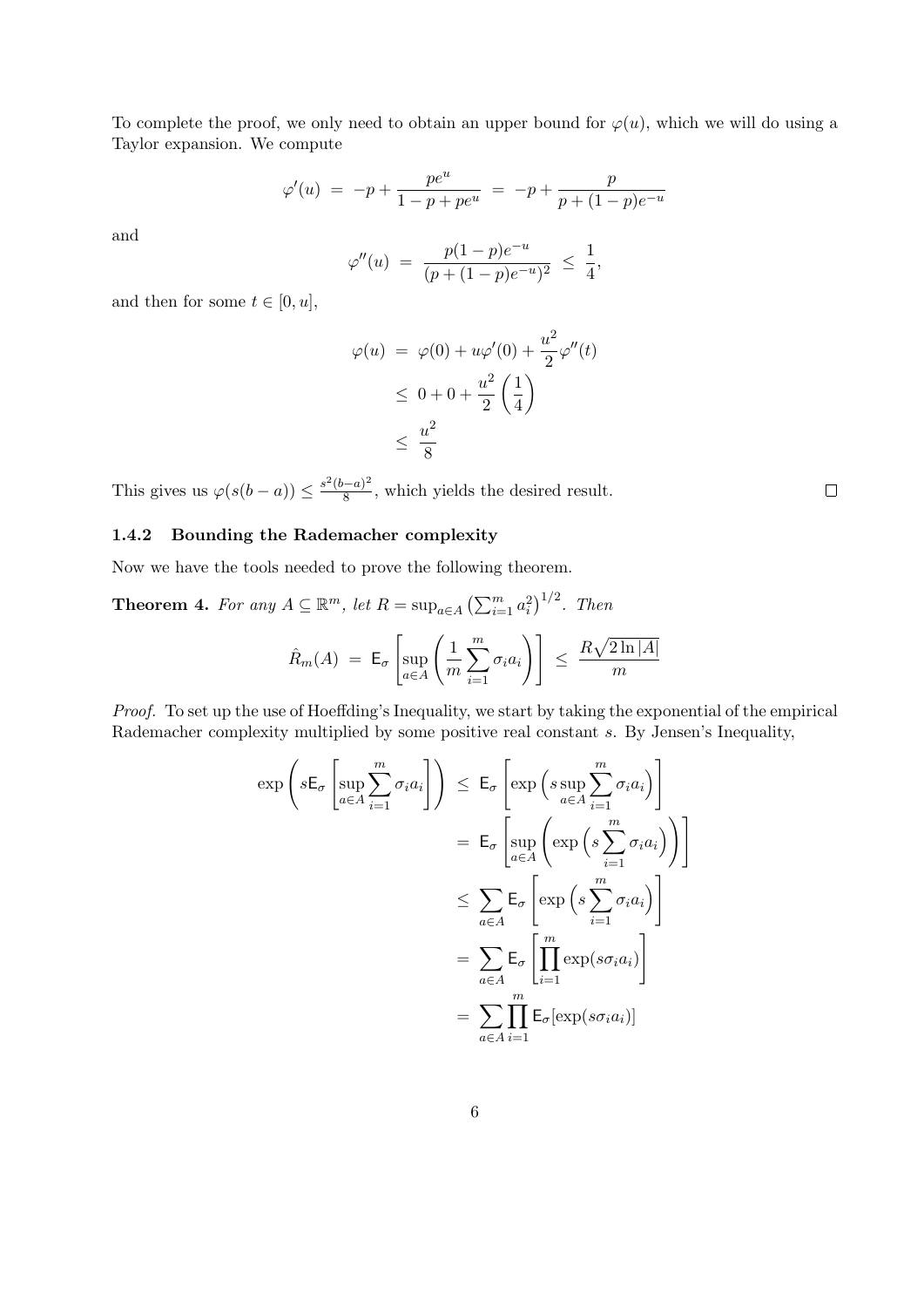where the last step uses the fact that the  $\sigma_i$  are independent. Now we can apply Hoeffding's Inequality since  $\mathsf{E}_{\sigma}[\sigma_i a_i] = 0$  and  $\sigma_i a_i \in [\alpha, \beta]$  where  $\beta - \alpha = 2a_i$ . This gives us

$$
\exp\left(s\mathsf{E}_{\sigma}\left[\sup_{a\in A}\sum_{i=1}^{m}\sigma_{i}a_{i}\right]\right) \leq \sum_{a\in A}\prod_{i=1}^{m}\exp\left(\frac{s^{2}(2a_{i})^{2}}{8}\right)
$$

$$
= \sum_{a\in A}\exp\left(\frac{s^{2}}{2}\sum_{i=1}^{m}a_{i}^{2}\right)
$$

$$
\leq |A|\exp\left(\frac{s^{2}R^{2}}{2}\right)
$$

which means that

$$
\mathsf{E}_{\sigma}\left[\sup_{a\in A}\sum_{i=1}^m \sigma_i a_i\right] \leq \frac{\ln |A|}{s} + \frac{sR^2}{2}.
$$

Denote the right-hand side by  $w(s)$ . We would like to find the s that minimizes  $w(s)$ . Taking its derivative and setting it equal to zero, we find

$$
w'(s) = -\frac{\ln |A|}{s^2} + \frac{R^2}{2} = 0 \Rightarrow s = \frac{\sqrt{2 \ln |A|}}{R}.
$$

Substituting this quantity back into the previous bound gives us

$$
\mathsf{E}_{\sigma} \left[ \sup_{a \in A} \sum_{i=1}^{m} \sigma_i a_i \right] \leq \frac{R \ln |A|}{\sqrt{2 \ln |A|}} + \frac{R^2 \sqrt{2 \ln |A|}}{2R}
$$

$$
= R \sqrt{2 \ln |A|}
$$

Dividing both sides by  $m$  yields the result stated in the theorem.

#### 1.4.3 Connection to VC theory

Example 2. For any finite concept class  $\mathcal{H} \subseteq \{h : X \to \{-1,1\}\}\$  and example set  $S = \{x_1, \ldots, x_m\}$ , we can take  $A = \{(h(x_1), \ldots, h(x_m)) \mid h \in \mathcal{H}\}\$ . Then  $|A| = |\mathcal{H}|$  and  $R = \sqrt{m}$ . From Theorem 4, this means that

$$
\hat{R}_m(\mathcal{H}) \leq \sqrt{\frac{2\ln|\mathcal{H}|}{m}}.
$$

In general, (whether H is finite or not), we can take  $A = H[S]$ , the set of distinct labelings of points in S using concepts from H. Then  $|A| = \mathcal{H}[m]$ , the shatter coefficient of H on m points, and

$$
\hat{R}_m(\mathcal{H}) \leq \sqrt{\frac{2\ln\mathcal{H}[m]}{m}}.
$$

By Sauer's Lemma,  $\mathcal{H}[m] \leq m^d$  where d is the VC dimension of  $\mathcal{H}$ , so we can further simplify this result to

$$
\hat{R}_m(\mathcal{H}) \le \sqrt{\frac{2d\ln m}{m}}.
$$

 $\Box$